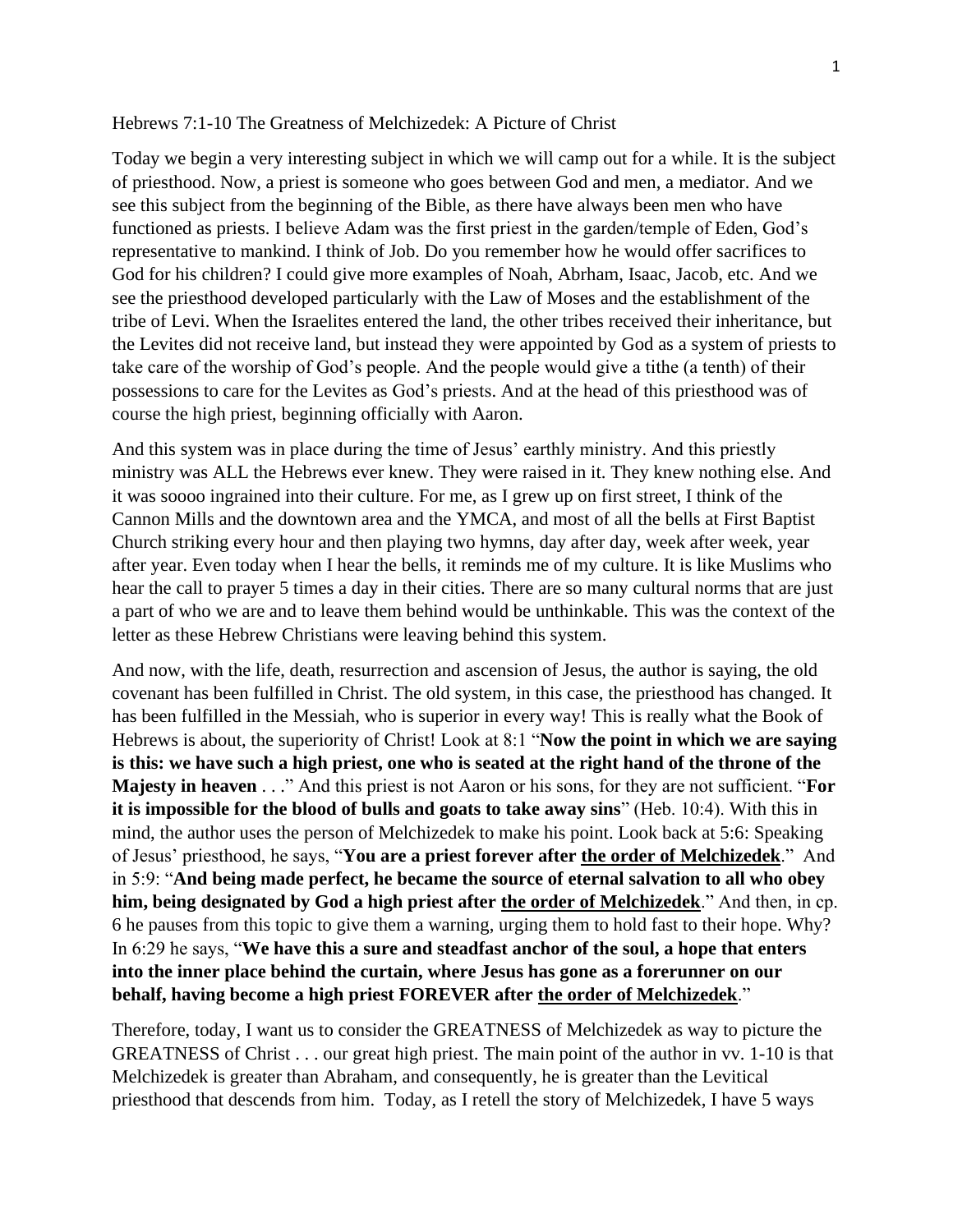we see his greatness, which in turn will help us see the greatness of Christ in conclusion. Let's read the text (vv. 1-10).

1. He blesses Abraham. Look at v. 1: "**For this Melchizedek, king of Salem, priest of the Most High God, met Abrham returning from the slaughter of the kings and blessed him**." And then in v. 7: "**It is beyond dispute that the inferior is blessed by the superior**." In these verses, we see that the one from whom all the blessings of the earth will come (Abraham), is actually blessed by another. Instead of Abraham blessing Melchizedek, it is the other way around. And the author is arguing that Melchizedek is superior to Abarham, and this is seen in his example of blessing. The "inferior is blessed by the superior." This story is found in Gen. 14:17-24. (turn there with me.) The context is that Abraham had just rescued Lot his nephew, who had been taken prisoner during a war in which Sodom and Gomorrah were defeated. And so Abrham comes to the rescue. And he miraculously defeats the armies of 4 kings and rescues Lot and all their possessions. And on his way back to where he was living, Melchizedek, the King of Salem comes to meet him. He brings bread and wine and he blesses Abraham (Abram). Look at vv. 19: "**And he blessed him and said, Blessed be Abram by God Most High, Possessor of heaven and earth; and blessed be God Most High, who has delivered your enemies into your hand!**"

This is the most amazing person, this Melchizedek! He is only mentioned here and again in Ps.110:4. And he BLESSES the most important and greatest figure of Israel's history, Abraham. Abraham should be the one who gives the blessing. I think of the word GOAT. When hockey players think of the GOAT, who is it? (Wayne Gretsky). When basketball players refer to the GOAT, who is it? (Michael Jordan) When Israel thinks of the GOAT, who is it? It is Abraham. There are none of greater importance than him. Through him comes the covenant and the promises. From him, comes the son of the promise. From him come the patriarchs and the 12 tribes, and eventually the Levite family who become the priests. From him come instructions on how to worship God properly. From him come the inheritance of the land. From his posterity, all the nations of the earth will be blessed. When you think of it this way, is there anyone more important to the entire world than "Father" Abraham? Yet, this Melchizedek is the one who is given the honor of blessing because he is superior.

2. He receives tithes from Abraham. Look at v. 2: "**and to him Abrham apportioned a tenth part of everything**." (Again, taken from Gen. 14.). Here, Abraham gives this Melchizedek a tenth of his spoils, as he had just come from war. I won't say much here. But, the importance of this fact is that, by giving a tenth, he acknowledges this man is a priest, one who represents God. Abraham is recognizing his position, and as one who is greater than himself.

3. His name is greater than Abraham. Look at v. 2 again. "**He is first, by translation of his name, king of righteousness**." This is the very meaning of the name "Melchizedek," righteousness. We aren't given specifics about his character. But his name means righteous. Abram means "exalted father" and Abraham means "father of many nations."

4. His rule is greater than Abraham. Look at the end of v. 2: "**and then he is also king of Salem, that is, king of peace**." Abraham came to this priest straight from a war. He literally, has blood on his hands. Yet, Melchizedek is a king of peace, one who did not take part in Abraham's war.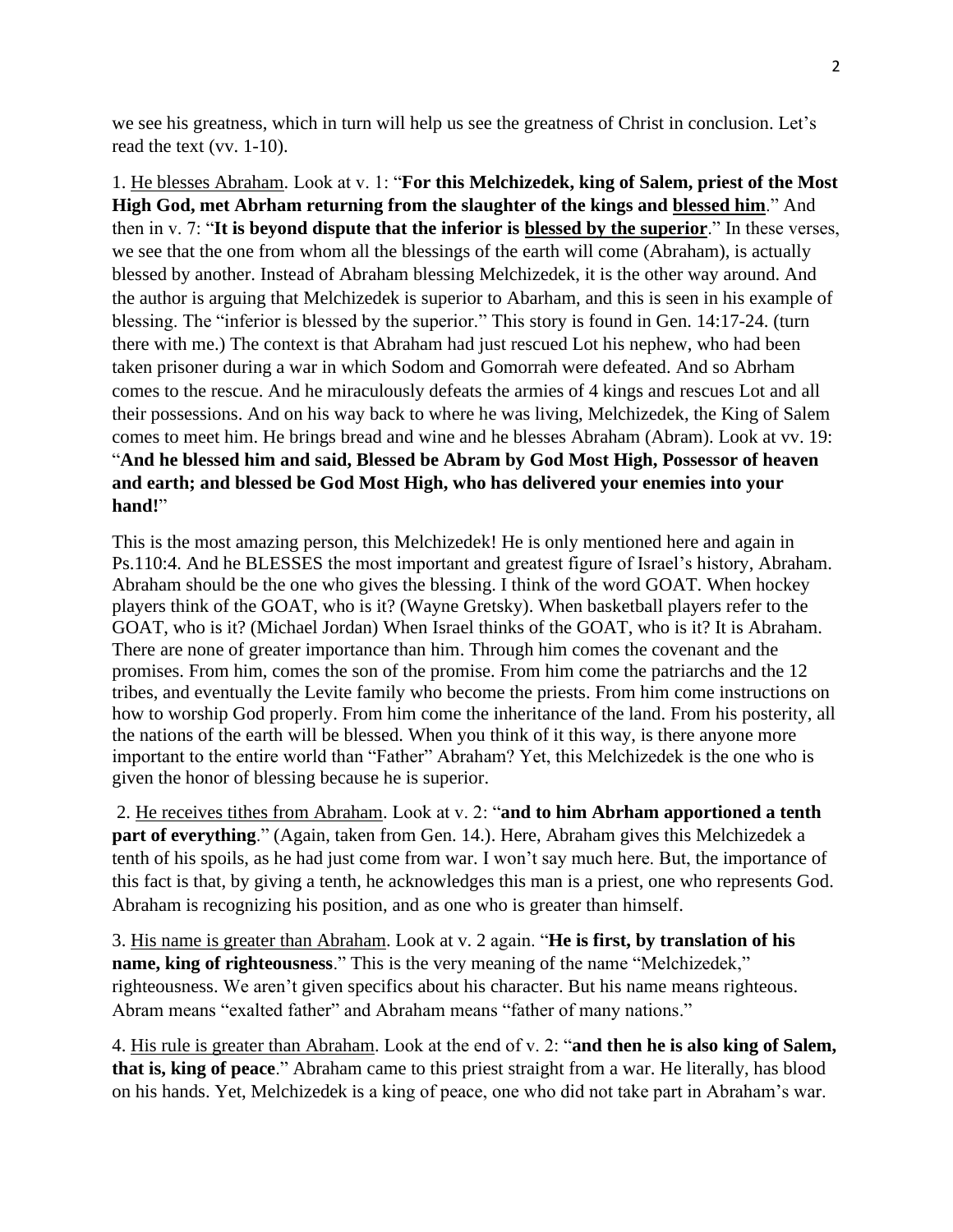What is this word "Salem" in Hebrew? It means peace. I remember our days in Tatarstan as my Christian brothers would say to me in that language "Salem" or "peace to you." You've probably heard the word "shalom." Melchizedek's city was the place of peace. I love this! Which city is the most famous city in the Bible? It is Jeru . . . . Salem. We aren't told, but I believe he was the priest of Jerusalem before it became Jerusalem. (But, this is not the author's point!)

5. His priesthood is eternal. Now, I had a difficult time wording this truth. But the Holy Spirit in directing these words describes the priesthood of Melchizedek as one that is COMPLETELY different than the priesthood of the Levites, those of Abraham's offspring. Look at v. 3. "**He is without father or mother or genealogy, having neither beginning of days nor end of life, but resembling the Son of God he continues a priest forever**." Wow! This is an amazing statement! The author is recognizing that the Bible does not mention this man's parents, nor does it mention when he was born or when he died.

(Now, there are some who say this person was some kind of angelic being. Others say he was the pre-incarnate Christ, appearing as he does at other times in the OT. I do not believe this was the case. Melchizedek was a man. He couldn't have been a priest if he were not a man. But the key is that the emphasis is not on his manhood. The emphasis is on his priesthood). Let's think for a moment about the qualifications for a priest under Mosaic Law. A man could not be a priest if he could not identify his mother or father. They had to show they were from the tribe of Levi. Also, a priest could not begin his service until he was at the age of 25. And then at the age of 50 he could retire and stop service. But, the author, by the Holy Spirit says nothing about when his priesthood began or when it ended. Look at vv. 4-10: "**See how great this man was to whom Abraham the patriarch gave a tenth of the spoils! And those descendants of Levi who receive the priestly office have a commandment in the law to take tithes from the people, that is, from their brothers, though these also are descended from Abraham. But this man who does not have his descent from them received tithes from Abraham and blessed him who had the promises. It is beyond dispute that the inferior is blessed by the superior. In the one case tithes are received by mortal men, but in the other case, by one of whom it is testified that he lives**. **One might even say that Levi himself, who receives tithes, paid tithes through Abraham, for he was still in the loins of his ancestor when Melchizedek met him**."

What the author is saying is that the regular rules for priesthood do not apply to him. This truth was COMPLETELY new for those Hebrews. He was not from the Tribe of Levi. The identity of his parents or his birth are not mentioned. This is reference to his priesthood, not his manhood. And as concerns his priesthood, he was greater than Abrham and he was greater than Aaron and the Levites. So my question in conclusion is Why this Melchizedek? Do you remember my sermon title? The Greatness of Melchizedek: A Picture of Christ! Brothers and sisters, the reason for this priest in Gen. 14 and Psalm 110:4 is ONE: to be a type, or a picture of Christ . . . That's it! It is for sermons like this! . . . That I may speak about his greatness, that WE MAY SEE THE GREATNESS OF CHRIST, TO WHOM HE POINTS! That's IT! The priesthood of Christ is not determined by the earthly priesthood of the Levites under Mosaic Law. Look back at 5:9: "**And being made perfect, he became the source of eternal salvation to all who obey him, being designated by God a high priest after the order of Melchizedek**." Look at 6:19-20: "**We have this as a sure and steadfast anchor of the soul, a hope that enters into the inner place behind the curtain, where Jesus has gone as a forerunner on our behalf, having**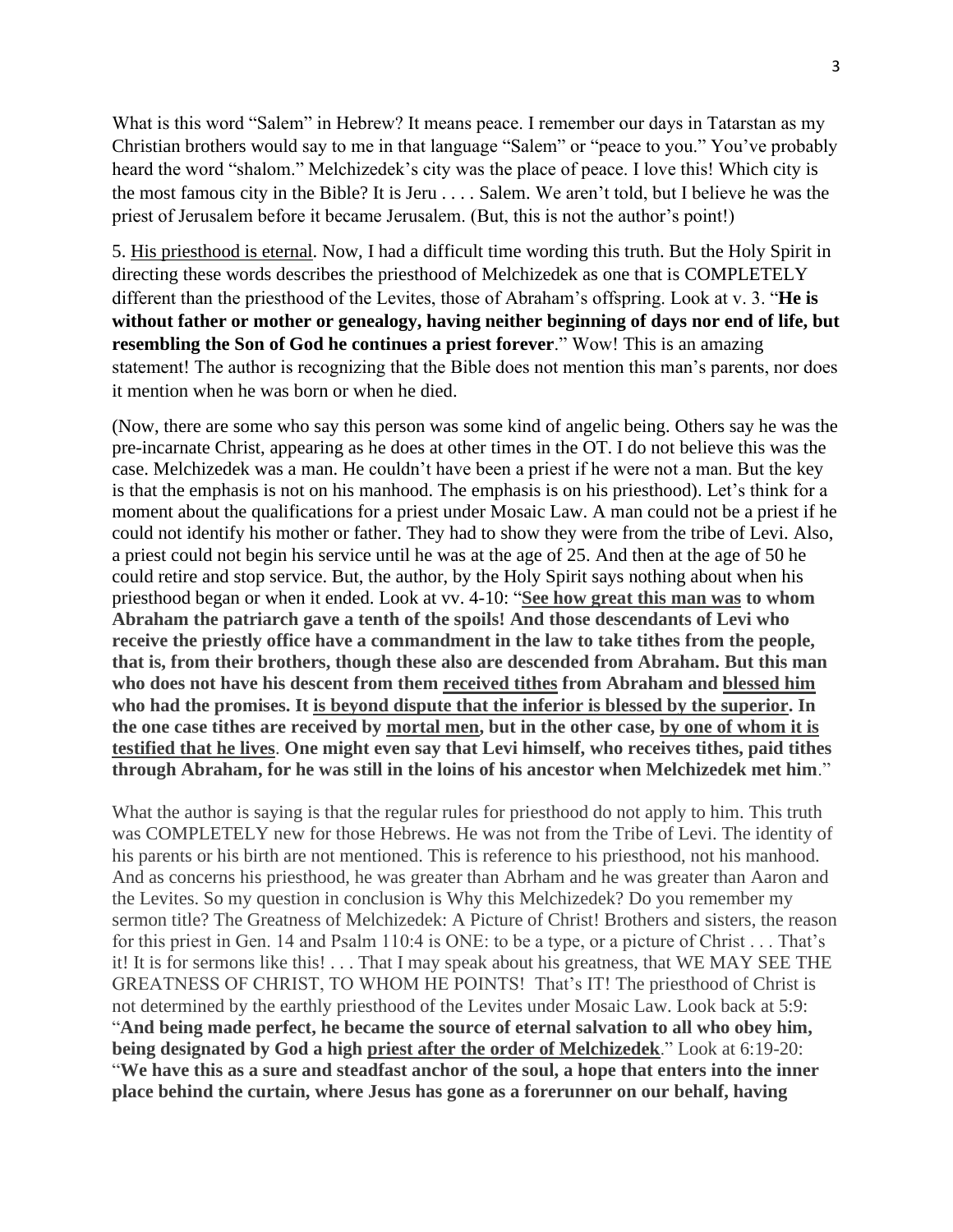**become a high priest FOREVER after the order of Melchizedek**." Look again at 8:1: "**Not the point in what we are saying is this: we have such a high priest, one who is seated at the right hand of the throne of the Majesty in heaven**." We are not told anything about this Melchizedek until the NT. Why? Because the purpose of his greatness is to picture Christ and HIS greatness!

Think back our truths. 1) Melchizedek blesses Abrham. Do not all God's blessing come to us through the eternal Son, the Lord Jesus Christ! I think of Eph. 1:3: "**Blessed be the God and Father of our Lord Jesus Christ, who has blessed us in Christ with every spiritual blessing in the heavenly places**." This is EVERY blessing. There is not ONE blessing we receive that does not come down to us IN CHRIST. But, the most important ones are found here in Eph. 1. Verse 7: "**In him we have redemption through his blood, the forgiveness of our trespasses** . . ." Verse 11: "**In him we have obtained an inheritance** . . ." Verse 13: "**In him you also, when you heard the word of truth, the gospel of your salvation, and believed in him, were sealed with the promised Holy Spirit** . . ."

2) Melchizedek receives tithes from Abraham. The superior one received from the inferior one. Brothers and sisters, what do we give to t our Lord! Do we give our money? Do we give our time? Do we give our efforts? Do we give our thoughts? Do we give our families? Yes, but so much more. I think of Rom. 12:1: "**I appeal to you therefore, brothers, my the mercies of God, to present your bodies as a living sacrifice, holy and acceptable to God, which is your spiritual worship**." This life is not about us. It is about Him! And we give it all to Him! Today, is there anything you are not giving?

3) Melchizedek is called the King of righteousness. Who is the Lord Jesus? He is the "Righteous One." Zech. 9:9 speak of Him, saying, "**Rejoice greatly, O daughter of Zion! Shout aloud, O daughter of Jerusalem! Behold, your king is coming to you; righteous and having salvation is he, humble and mounted on a donkey, on a colt, the foal of a donkey**." In Acts 7:52 Stephen says, "**And they killed those who announced beforehand the coming of the Righteous One, whom you have now betrayed and murdered** . . ." Brothers and sisters, Abraham was not righteous on his own. He was a sinner by nature. The Levites were the same. But, the Lord Jesus was sinless. As God was called the "righteous One, so is the Lord Jesus!

4. Melchizedek rules over the city of peace. Jesus is called the Lord of Peace (2 Thess. 3:16). Is. 9:7 says: "**Of the increase of his government and of peace there will be no end, on the throne of David and over his kingdom, to establish it and to uphold it with justice and with righteousness from this time forth and forevermore**." To us Jesus says, "**Peace I leave with you; my peace I give to you. Not as the world gives do I give to you. Let not your hearts be troubled, neither let them be afraid**." John 14:27.

Brothers and sisters, Jesus is both the King of Righteousness and the King of Peace. One of my favorite verses is Psalm 85:10 which says: "**Steadfast love and faithfulness meet; righteousness and peace kiss each other**." In Christ, there we find both righteousness and peace. For we are NOT righteous. We are sinners to the core. For all have sinned and fall short of the glory of God. We lack RIGHTEOUSNESS! And because of this, we do not have peace with God. For there will be no peace without righteousness. But the Bible says concerning our high